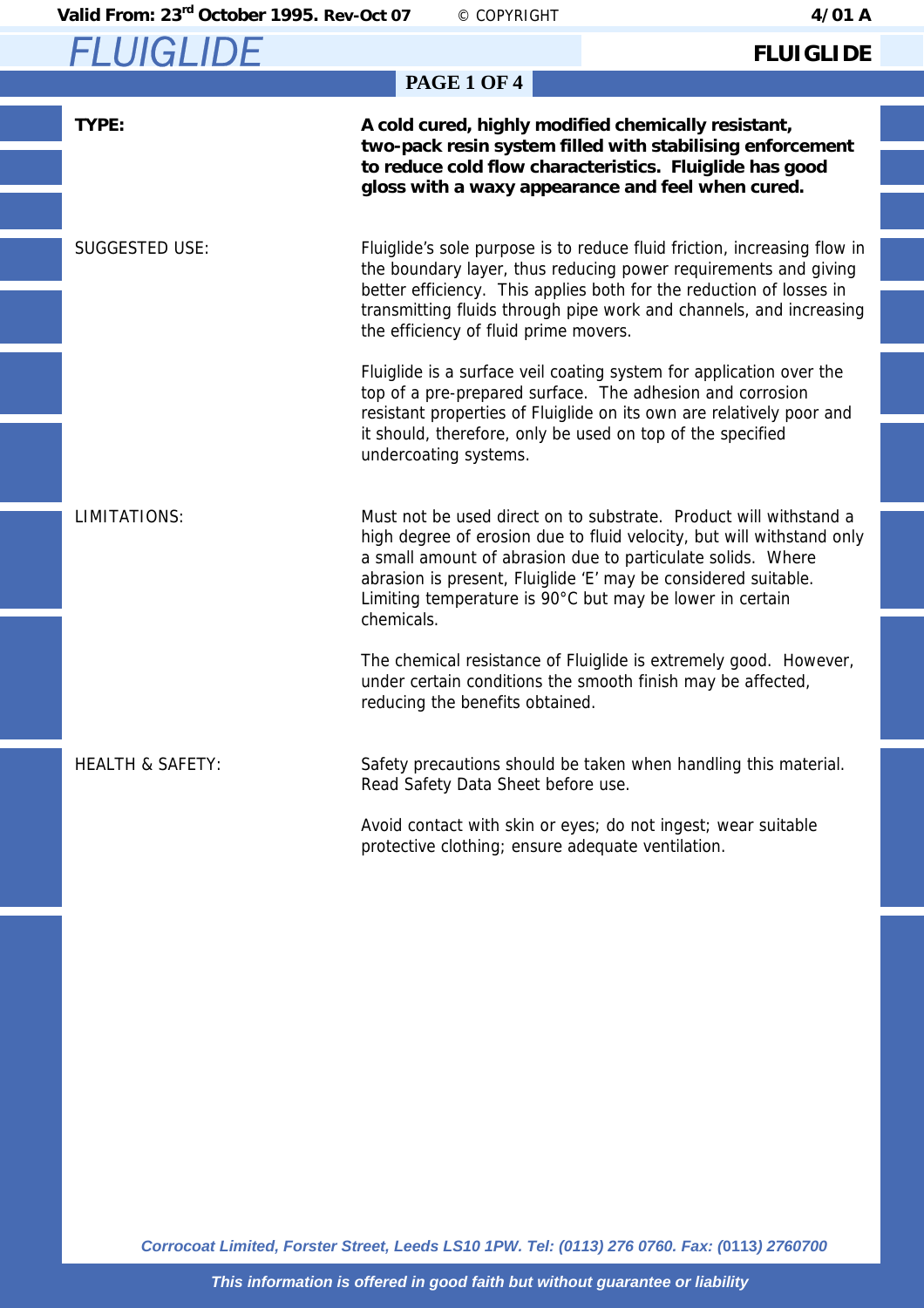### **FLUIGLIDE**

|                             | <b>PAGE 2 OF 4</b>                                                                                                                                                                                                                                                                                                                                                                                                                                                                                   |  |
|-----------------------------|------------------------------------------------------------------------------------------------------------------------------------------------------------------------------------------------------------------------------------------------------------------------------------------------------------------------------------------------------------------------------------------------------------------------------------------------------------------------------------------------------|--|
| <b>SURFACE PREPARATION:</b> | Fluiglide should be applied over the top of one of the following<br>systems, taking care to observe over-coating time limits:                                                                                                                                                                                                                                                                                                                                                                        |  |
|                             | 1.<br>Where repairs to corrosion damaged equipment need to be<br>carried out first, full 200 series application should take place<br>with the exception of 252 which should be substituted with<br>two coats of Fluiglide.                                                                                                                                                                                                                                                                           |  |
|                             | 2.<br>Where new or undamaged equipment is to be coated, 2 or 3<br>coats of 232 application should be carried out to a minimum<br>dft of 350 microns in light corrosive environment or 4 to 5<br>coats of 232 to a minimum dft of 600 microns in a highly<br>corrosive environment.                                                                                                                                                                                                                   |  |
|                             | 3.<br>Pipe work should be Fluiglided by application over a single<br>coat of Polyglass PG where centrifuging is the application<br>method, or over two spray applied coats of Polyglass where<br>spray is the application method. Minimum dft's should be<br>600 and 750 microns respectively. Heat should not be used<br>to cure these systems when used as undercoats for Fluiglide<br>in pipe work (except in very cold conditions), but good<br>ventilation through the pipe should be achieved. |  |
|                             | Where Fluiglide is to be used on concrete, the concrete<br>4.<br>should be primed using one of the concrete priming systems<br>specified on User Information Sheet CP1 before coating with<br>Fluiglide, but where the environment is aggressive, priming<br>and one coat of Polyglass to a minimum of 600 microns<br>should be carried out before Fluigliding.                                                                                                                                      |  |
|                             | WHERE EXISTING CORROSION OR EROSION PROBLEMS<br>ARE EVIDENT, THE UNDERCOATING SYSTEM FOR<br>FLUIGLIDE SHOULD BE SERIOUSLY CONSIDERED. IF IN<br><b>DOUBT - ASK!</b>                                                                                                                                                                                                                                                                                                                                   |  |
| APPLICATION EQUIPMENT:      | Brush for equipment. Pipe rolling or centrifuging equipment,<br>Rawlmaster, Von Arx etc., for pipe work up to 1m diameter.<br>Conventional spray with pressure pot and 25 thou tip.                                                                                                                                                                                                                                                                                                                  |  |

**NOTE:** A special grade of Fluiglide PG is required for pipe rolling and centrifuging, and inhibitor is required for spray application.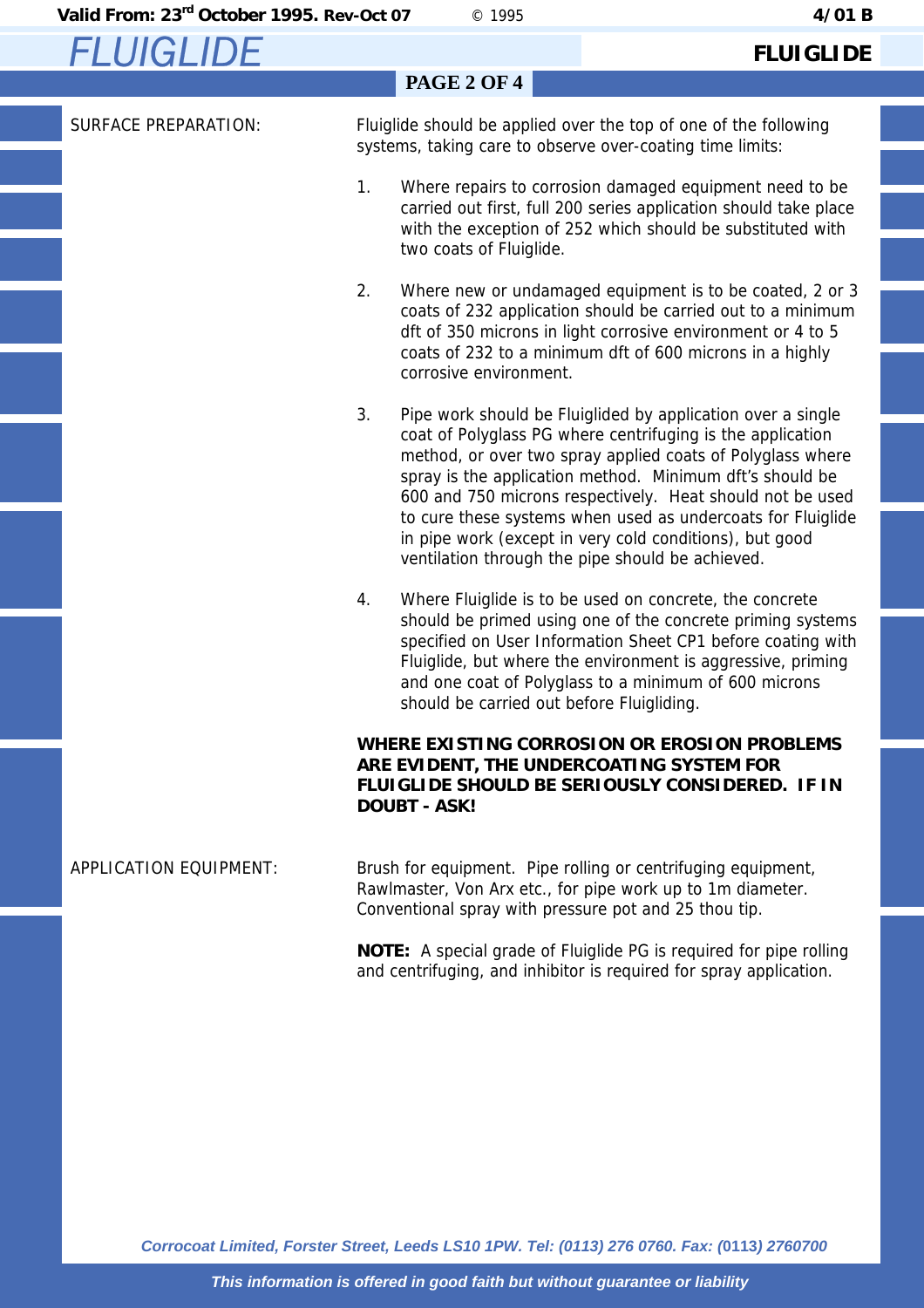**FLUIGLIDE** 

## **PAGE 3 OF 4**

APPLICATION: Fluiglide should be applied over the specified system which has cured for less than 24 hours at 20°C or 18 hours at 30°C. The relative humidity during application and initial cure should be below 90% and minimum application temperature is 10°C. Surface temperatures should be at least 5°C above dew point.

> Where brush application is carried out, 2 coats of Fluiglide should always be applied, each coat being applied to a thickness of between 250 and 500 microns. Over-coating of the first coat of Fluiglide should be carried out not sooner than 6 hours and not later than 24 hours at 20°C. Times should be adjusted for temperature variation. Flood coating techniques can be carried out to pipe work below 100mm diameter. The minimum total dft of the whole system, including undercoats, should not be less than 800 microns.

 Single coat applications over undercoat systems are permissible where application method permits.

 Over-thickness of Fluiglide is unimportant in respect of the coating cure system etc. However, it should be borne in mind that reducing the cross sectional area with Fluiglide in impeller volutes will increase efficiency whilst lowering total volume output available. Careful consideration should therefore be given to flow requirements and efficiency increases obtained against volume output lost, both to pump passageways and pipe work below 75mm diameter.

 Pipe work will usually benefit over all by an application of Fluiglide, provided the system thickness is not over 1mm on pipes between 75 to 200mm and not over 1.5mm on pipes over 200mm.

 Where Fluiglide is to be used for a potable water environment, 7 days at a minimum of 7°C should be allowed before putting the system into service. A minimum of 48 hours should be used for other environments.

MIXING RATIO: 100:2 parts by weight, base to catalyst.

MIXING: Simply add correct amount of catalyst to Fluiglide and stir with a mechanical stirrer to ensure complete mixing. Where inhibitor is added, it is imperative that this is added to Fluiglide and the material allowed to stand for at least 5 minutes before the catalyst is added.

POT LIFE: Standard Fluiglide: 20 to 30 minutes at 20°C. With inhibitor: 40 to 45 minutes at 20°C for spray application.